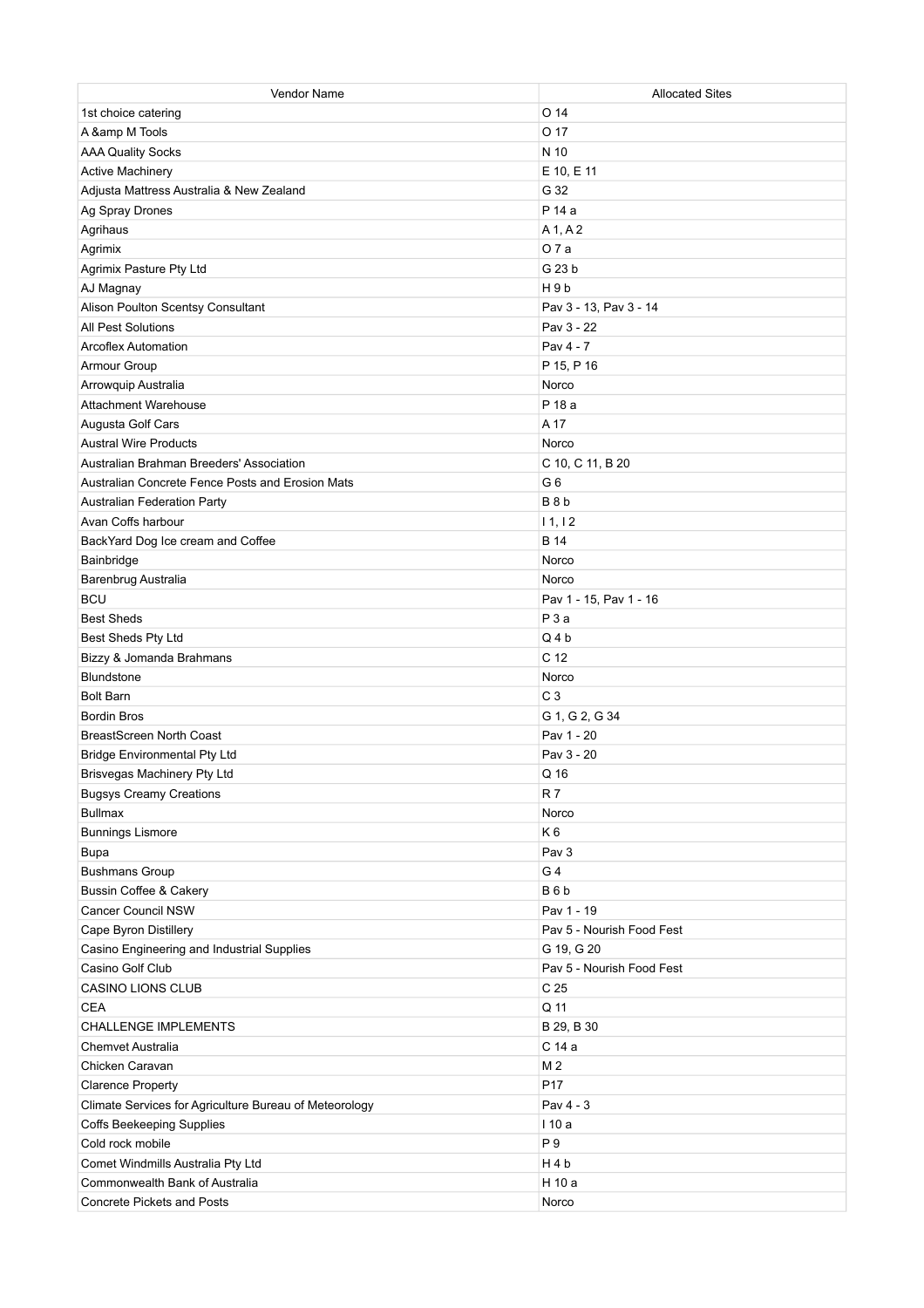| <b>Conservation Volunteers Australia</b>              | O 16 c                                                                             |
|-------------------------------------------------------|------------------------------------------------------------------------------------|
| Corteva Agriscience                                   | Norco                                                                              |
| <b>Country Tanks</b>                                  | $P_4b$                                                                             |
| <b>Critters Distillery</b>                            | Pav 5 - Nourish Food Fest                                                          |
| Crocodile Creek Rural Supplies                        | O <sub>19</sub>                                                                    |
| <b>Cutabove Tools ATF The KMAT Trust</b>              | N 13 a                                                                             |
| <b>Cutting Edge Knives</b>                            | Pav 3 - 12, Pav 3 - 17                                                             |
| CWA of NSW FNC Group                                  | Pav 1 - Food                                                                       |
| Datamars Livestock                                    | Norco                                                                              |
| DAYS MACHINERY CENTRE PTY LTD                         | D 1, D 2, D 3, D 4                                                                 |
| Deaf Lottery                                          | G 29 c                                                                             |
| <b>DEAN TRAILERS</b>                                  | L <sub>5</sub>                                                                     |
| Devon Cattle Breeders Society of Australia Ltd        | <b>B23</b>                                                                         |
| Donna Sharam Art Gallery                              | Pav 3 - 4, Pav 3 - 5                                                               |
| Dover & Sons                                          | N 15, N 16                                                                         |
| Droughtmaster Stud Breeders' Society                  | C9a                                                                                |
| <b>DTE Equipment</b>                                  | L6                                                                                 |
| Duff Pastoral                                         | C8a                                                                                |
| Duraplas water tanks                                  | F <sub>5</sub>                                                                     |
| <b>DXP</b> Australia                                  | O 16 b                                                                             |
| Earthlife Pty Ltd                                     | G 24                                                                               |
| egr trailers                                          | E <sub>6</sub>                                                                     |
| Energy & Water Ombudsman NSW                          | Pav 4 - 16                                                                         |
| <b>Equipment Specialists Australia</b>                | A 7                                                                                |
| Eric Box Mitsubishi                                   | A 14                                                                               |
| <b>Essential Energy</b>                               | N 27                                                                               |
| Eye Muffs by Reptiler                                 |                                                                                    |
| <b>Fair Dinkum Builds</b>                             | P 11                                                                               |
| Fair Dinkum Caravans                                  | L <sub>4</sub>                                                                     |
| Farm Moto                                             | N 3, N 4, N 25, N 26                                                               |
| Farm Name Signs                                       | O 18 b                                                                             |
| Farmer's Footprint Australia                          | Pav 2 - 11                                                                         |
| <b>FLY GONE</b>                                       | H 8 b                                                                              |
| <b>FNW</b>                                            | O <sub>9</sub> b                                                                   |
| <b>Freedom Forklifts</b>                              | M 6                                                                                |
| Friends of the Koala Inc                              | O 15 a                                                                             |
| <b>Frizelle Sunshine Automotive</b>                   | P 7, P 8, P 25, P 26                                                               |
| Gendore Tractors & Machinery Pty Ltd                  | D 5                                                                                |
| Genetics Australia                                    | C 13 b                                                                             |
| George & Fuhrmann                                     | O <sub>4</sub>                                                                     |
| George Gooley                                         | O8b                                                                                |
| Gerni North Coast (Nilfisk)                           | G 18                                                                               |
| Giltrap Ag                                            | E <sub>8</sub>                                                                     |
| Global Lubricants / Southside Truck Centre Hino       | $P$ 1, $P$ 2                                                                       |
| <b>Gold Coast Land Rover</b>                          | C 20 a                                                                             |
| GreenCollar                                           | Pav 4 - 17                                                                         |
| greenPro                                              | Q8a                                                                                |
| Hardwood Archeology                                   | R8                                                                                 |
| Hardwood Mills Australia                              | Q 15                                                                               |
| <b>HERCULES LOADERS</b>                               | C 27, C 28                                                                         |
| Hideaway Park Murray Greys                            | C <sub>7</sub>                                                                     |
| HITACHI CONSTRUCTION MACHINERY (Aust) P/L: Chris Pine | D 6, D 7                                                                           |
| Hometechsystems                                       | Pav 4 - 22                                                                         |
| Hooked on Brewing and BBQ                             | Pav 5 - Nourish Food Fest, Pav 5 - Nourish Food Fest,<br>Pav 5 - Nourish Food Fest |
| Hunter Valley Paracord                                | $O$ 10 $c$                                                                         |
| <b>Impact Fertilisers</b>                             | Norco                                                                              |
| Industrial Hydraulics                                 | P 19 b                                                                             |
|                                                       |                                                                                    |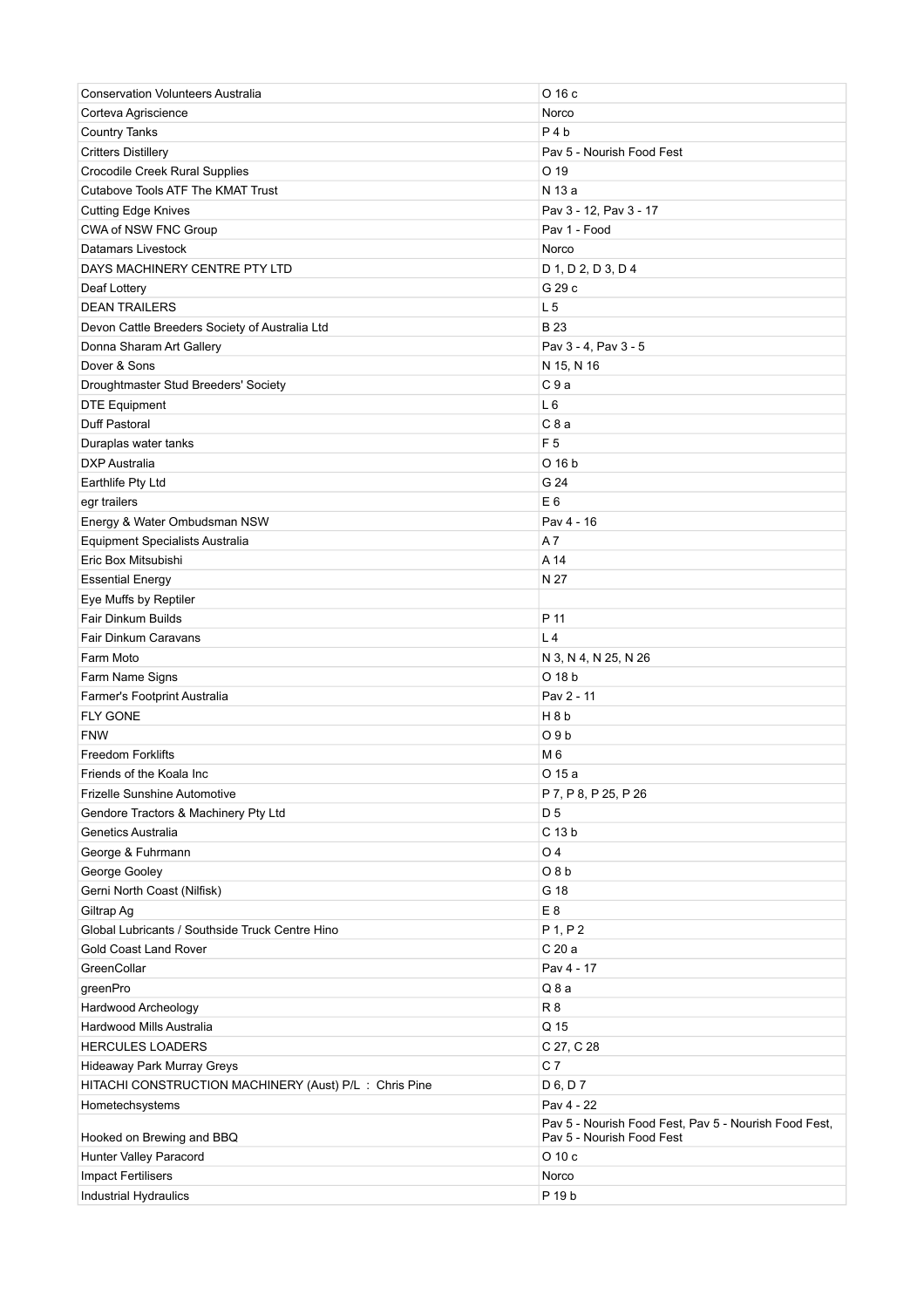| Insignia Company                                                         | B 11 c                                                            |
|--------------------------------------------------------------------------|-------------------------------------------------------------------|
| Ipswich Grammar School                                                   | Pav 4 - 2                                                         |
| Italian Pizza                                                            | R 3                                                               |
| Jenco Feeds and Seeds / Running Cool Horse Feeds                         | 110c                                                              |
| Jindalee Ag                                                              | C 21 c                                                            |
| JunkYard Barbecue                                                        | Pay 5 - Nourish Food Fest                                         |
| Kakadu Outdoors                                                          | O7b                                                               |
| Kamalaya Farm                                                            | O <sub>5</sub> b                                                  |
| <b>KC</b> Equipment                                                      | $Q$ 1, $Q$ 2, $D$ 9                                               |
| <b>KFC Milling</b>                                                       | Pav 1 - 5                                                         |
| Kiss My Ponytail                                                         | O 8 a                                                             |
| Komatsu Australia                                                        | E 7                                                               |
| <b>KSB Training</b>                                                      | Pav 4 - 19                                                        |
| Lambruk Pantry                                                           | Pav 2 - 4                                                         |
| Lanson Trading Pumps and irrigation                                      | C 1, C 2                                                          |
| Led Light Co                                                             | H <sub>5</sub> b                                                  |
| Leicht's Country Industries Australia                                    | <b>B</b> 10                                                       |
| Lismore City Council                                                     | P <sub>6</sub> a                                                  |
| Lismore MG                                                               | C <sub>18</sub>                                                   |
| Lismore Motorcycles                                                      | L <sub>3</sub>                                                    |
| Lismore Steering Suspensions & Mechanical, Cross Fire Bikes Dobinson 4x4 | C 16, C 17 c                                                      |
| Lismore Timezone Watchmakers                                             | Pav 4 - 18                                                        |
| Lismore Toyota                                                           | P 32, P 31                                                        |
| Lismore Tractor & Machinery Centre                                       | N <sub>1</sub>                                                    |
| Little Valley Grazing Co                                                 | <b>B</b> 16                                                       |
| <b>LUCAS MILL PTY LTD</b>                                                | H 7                                                               |
| Mackellar coffee                                                         | Pav 3 - 18, Pav 3 - 19                                            |
| <b>MACS Monitoring</b>                                                   | Pav 4 - 4                                                         |
| Madec Australia                                                          | Pav 2 - 9                                                         |
| Magnum Welders                                                           | B <sub>9</sub> b                                                  |
| <b>McCormack Industries</b>                                              | G 15                                                              |
| <b>McGregor Gourlay</b>                                                  | A 11, A 12, A 13                                                  |
| Meat & Livestock Australia                                               | Pav 1 - 21, Pav 1 - 22, Pav 1 - 23                                |
| Merimbula's Sweet N Sour Lolly Shop                                      | P 24                                                              |
| Mid North Coast Machinery Restoration Club                               | <b>R2</b>                                                         |
| Mid North Coast Public Health Unit                                       | Pav 1 - 18                                                        |
| Mid North Coast Public Health Unit                                       | Pav 1 - 18                                                        |
| Murwillumbah Truck Centre                                                | A 9, A 10                                                         |
| <b>NAB</b>                                                               | Pav 1 - 3, Pav 1 - 4                                              |
| National Ag Pty Ltd                                                      | C <sub>30</sub>                                                   |
| Natural Resources Access Regulator                                       | G 25 a                                                            |
| Natures Socks Australia                                                  | N <sub>5</sub> b                                                  |
| <b>Ngurrbul Clothing</b>                                                 | O 16 a                                                            |
| Niagara Medical Therapy                                                  | R 5a, Pav 3 - 23                                                  |
| Nick Nack Gallery                                                        | N 14                                                              |
| <b>Nickel Energy</b>                                                     | N 12 a                                                            |
| Nimbin Valley Dairy                                                      | Pav 5 - Nourish Food Fest                                         |
| No Bull Accessories                                                      | C 17 b                                                            |
| Norco                                                                    | Pav 5 - Nourish Food Fest                                         |
|                                                                          |                                                                   |
| Norco<br>North Coast Apiarists Association                               | F 1, F 3, F 4, F 6, F 7, F 8, Pav 5 - Nourish Food Fest<br>P 27 a |
| North Coast Braford Promotion Group                                      | C 15                                                              |
| North Coast Construction Equipment                                       | P 28                                                              |
|                                                                          | Pav 4 - 8, Pav 4 - 9, Pav 4 - 10, Pav 4 - 12, Pav 4 - 13,         |
| North Coast Local Land Services                                          | Pav 4 - 14                                                        |
| Northern Rivers Greyhounds As Pets                                       | N <sub>8</sub> c                                                  |
| Northern Rivers Limousin Breeders Promotional group                      | O <sub>5c</sub>                                                   |
| Northern Rivers Prostate Cancer Support Groups                           | N 21 a                                                            |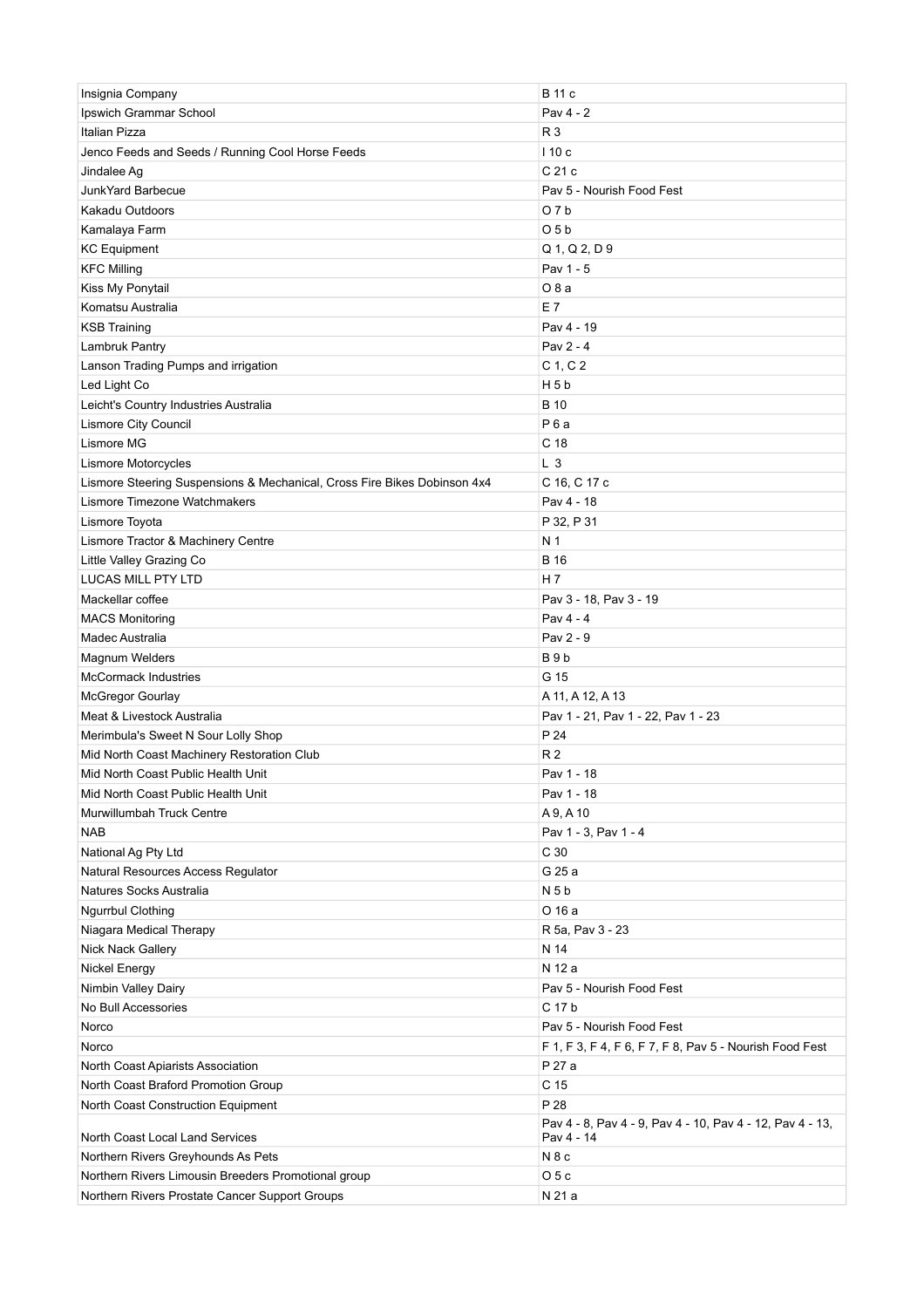| NSW Department of Primary Industries   Farms of the Future | Pav 4 - 20                      |
|------------------------------------------------------------|---------------------------------|
| <b>NSW FARMERS ASSOCIATION</b>                             | N 28                            |
| <b>NSW National Party</b>                                  | Pav 3 - 21                      |
| <b>NSW Rural Fire Service</b>                              | Pav 3 - 8                       |
| <b>NSW Sugar Industry</b>                                  | 18b                             |
| NSW Trustee and Guardian                                   | Pav 4 - 1                       |
| <b>NuFarm</b>                                              | Norco                           |
| <b>Nutri-Tech Solutions</b>                                | 13 <sub>b</sub>                 |
| <b>Nutrien Ag Solutions</b>                                | G 7, G 8, G 9, G 26, G 27, G 28 |
| Offsider Ag Equipment                                      | B 26, B 25                      |
| Olsson Industries Pty Ltd                                  | Norco                           |
| Olympus loaders                                            | P 20 a, P 21 b                  |
| Omg Donuts Lismore                                         | Pav 5 - Nourish Food Fest       |
| Ongmac Trading                                             | $E$ 1, $E$ 2, $E$ 3             |
| Outback cleaning products                                  | N 12 b                          |
| Ox Trailers                                                | C <sub>19</sub>                 |
| Ozark group                                                | <b>B</b> 11                     |
| Paal Kit Homes Pty Ltd                                     | N 6                             |
| Paramao International                                      | Pav 3 - 10                      |
| <b>Performance Feeds</b>                                   | C 13 a                          |
| Plastic Tanks Qld                                          | Q 12                            |
| Polyforce Industries Pty Ltd                               | <b>B</b> 3 a                    |
| <b>Power Hound Attachments</b>                             | C 26 a                          |
| <b>Precision Agriculture</b>                               | N 17 a                          |
| Premium Solar & Electrical                                 | P 23 c                          |
| Pristine Water Systems                                     | M <sub>3</sub>                  |
| Quik Spray                                                 | Q8b                             |
| QuikFence                                                  | C 22                            |
| Radicate                                                   | <b>B</b> 4 a                    |
| Rainbow Power Company                                      | G 29 a                          |
| <b>Rainforest Magic</b>                                    | Pav 2 - 10                      |
| Rapid Spray                                                | <b>B28</b>                      |
| <b>RDH Integration Services</b>                            | G 23 a                          |
| <b>RDO Equipment</b>                                       | E 14, E 15, E 16                |
| Recovery Hub                                               | $H_3$                           |
| RedEarth Energy Storage                                    | H 11 a                          |
| Regional Australia Bank                                    | O6a                             |
| Regional Investment Corporation                            | Pav 1 - 2                       |
| <b>Richmond Valley Council</b>                             | $H$ 1, H 2                      |
| <b>Richmond Waste</b>                                      | P <sub>3</sub> b                |
| Ringers Western - The Signature Bull                       | A 18                            |
| Riverina Stockfeeds                                        | Pav 1 - 1                       |
| RobMacHarvesters                                           | E 18                            |
| Rooftech Roofing Services                                  | <b>B27b</b>                     |
| Rotech Rural                                               | B2a                             |
| Rotorwing Helicopters                                      | O 19 c                          |
| Rous County Council                                        | Pav 3 - 15, Pav 3 - 16          |
| Rural Crime Prevention Team - NSW Police Force             | <b>B</b> 15                     |
| <b>Rural Innovations</b>                                   | H6c                             |
| <b>Rural Irrigation Supplies</b>                           | G 13, G 22                      |
| S&W Seed Company                                           | <b>B1</b>                       |
| SafeWork NSW                                               | C 23                            |
| Salvation Army Northern Rivers                             | N 12 c                          |
| Sarwood Building Supplies and Ranbuild                     | O12 b                           |
| Schulte Sales Australia Pty Ltd                            | C <sub>24</sub>                 |
| <b>SCOTS PGC College</b>                                   | Pav 3 - 6                       |
| Seasol International                                       | Norco                           |
| Septic Science                                             | P 12 a                          |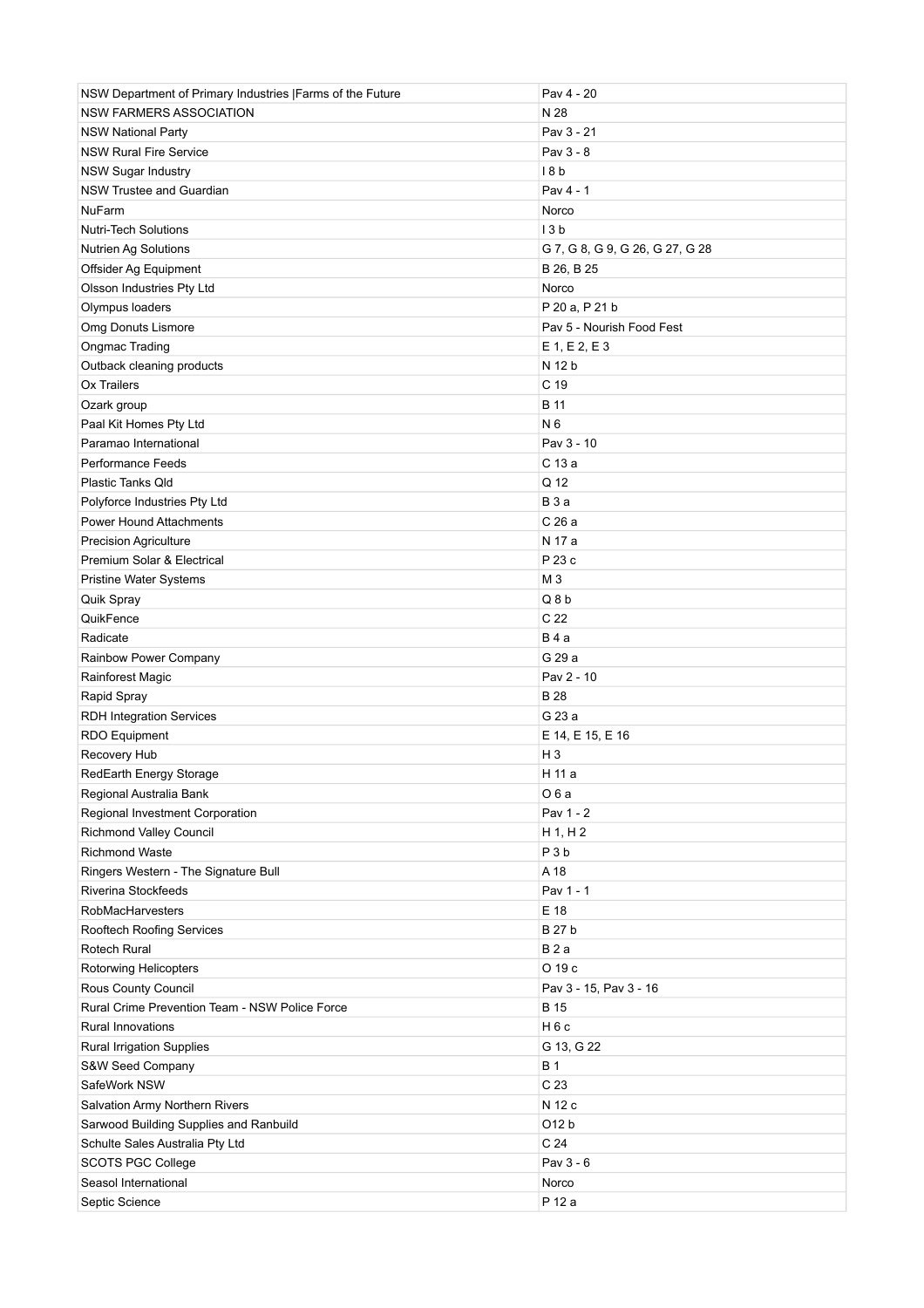| Shady acres working stock dogs                          | 117                                                  |
|---------------------------------------------------------|------------------------------------------------------|
| Shannons Insurance                                      | O9c                                                  |
| SHEARWELL DATA                                          | Pav 1 - 6                                            |
| ShedFast                                                | G <sub>3</sub> a                                     |
| <b>Shooters Fishers and Farmers</b>                     | P 13 c                                               |
| Shooters Union Australia                                | Pav 1 - 7                                            |
| Silvan Australia Pty Ltd                                | G 16, G 17                                           |
| Sleeptime                                               | 17                                                   |
| SmartConsult Solar and Energy                           | B 7 a                                                |
| Smith's Butchery                                        | Pav 2 - 1, Pav 2 - 2, Pav 5 - Nourish Food Fest      |
| <b>Snedden's Fencing Products</b>                       | H <sub>5</sub>                                       |
| Somerville House                                        | Pav 3 - 9                                            |
| Southern Cross University                               | H 12                                                 |
| SPAX Pacific Pty.Ltd.                                   | B4b                                                  |
| St John Ambulance (NSW)                                 | R <sub>9</sub> b                                     |
| <b>Stafford Welding Products &amp; Tools</b>            | G 10, G 11, G 12                                     |
| <b>Steeltuff Rural Fencing Solutions</b>                | G 21 a                                               |
| Stoller                                                 | G 31 a                                               |
| <b>Strictly Workwear</b>                                | E 17                                                 |
| sugar town the label                                    | G 21 b                                               |
| Summerland Credit Union                                 | O 11 b                                               |
| SUMMERLAND SANTA GERTRUDIS BREEDERS GROUP               | <b>B</b> 17                                          |
| Sunny Dale Speckle Park                                 | B 22                                                 |
| <b>SunSafe Traders</b>                                  | R4b                                                  |
|                                                         | O 13                                                 |
| Super Tools - St Marys<br>Sustainable Forest Management | Pav 4 - 21                                           |
| <b>TAFE NSW</b>                                         | 16                                                   |
|                                                         | C 29 b                                               |
| Telstra                                                 |                                                      |
| The Big Salami                                          | M 6 a                                                |
| The Bloody Good Food Co                                 | M 5                                                  |
| The Casino Food Co Op                                   | C 4 a                                                |
| The Peach Farm                                          | Pav 5 - Nourish Food Fest                            |
| The Peanut Van                                          | Pav 5 - Nourish Food Fest, Pav 5 - Nourish Food Fest |
| The Super Strawberry                                    | Pav 2 - 5                                            |
| <b>Ti Rural</b>                                         | Pav 1 - 17                                           |
| <b>TISCA</b>                                            | <b>B5</b>                                            |
| Titanic Snow Cones & Fairy Floss                        | Pav 5 - Nourish Food Fest                            |
| <b>Tocal College</b>                                    | Pav 3 - 7                                            |
| Tornado Pumps & Sprayers Pty Ltd                        | E 4                                                  |
| <b>Tractors Wanted</b>                                  | G 14 b                                               |
| <b>Trans Tank International</b>                         | F <sub>2</sub>                                       |
| Transport for NSW                                       | A6, A5                                               |
| <b>TRUEGRID Paver</b>                                   | <b>B</b> 13 a                                        |
| TTI                                                     | Norco                                                |
| <b>Tuffass Machinery</b>                                | P 30                                                 |
| Two Mates Brewing                                       | Pav 5 - Nourish Food Fest                            |
| <b>Ultramatic</b>                                       | Pav 3 - 1, Pav 3 - 2, Pav 3 - 3                      |
| United Ag                                               | Q 14 a                                               |
| Valton Feeding Solutions Pty Ltd                        | 111                                                  |
| Vault Accountants and Business Advisers                 | Pav 4 - 6                                            |
| Vegepod                                                 | O 18 a                                               |
| Ventrac Australia                                       | M 4                                                  |
| Vermeer Australia                                       | E 13                                                 |
| Vinnies Big Map Exercise                                | A 16                                                 |
| Virbac (Australia) Pty Ltd                              | Norco                                                |
| Wallah Fusion Street Food                               | Pav 5 - Nourish Food Fest                            |
| Watershift Group Pty Ltd                                | G 33                                                 |
| Weedtechnics                                            | E 12                                                 |